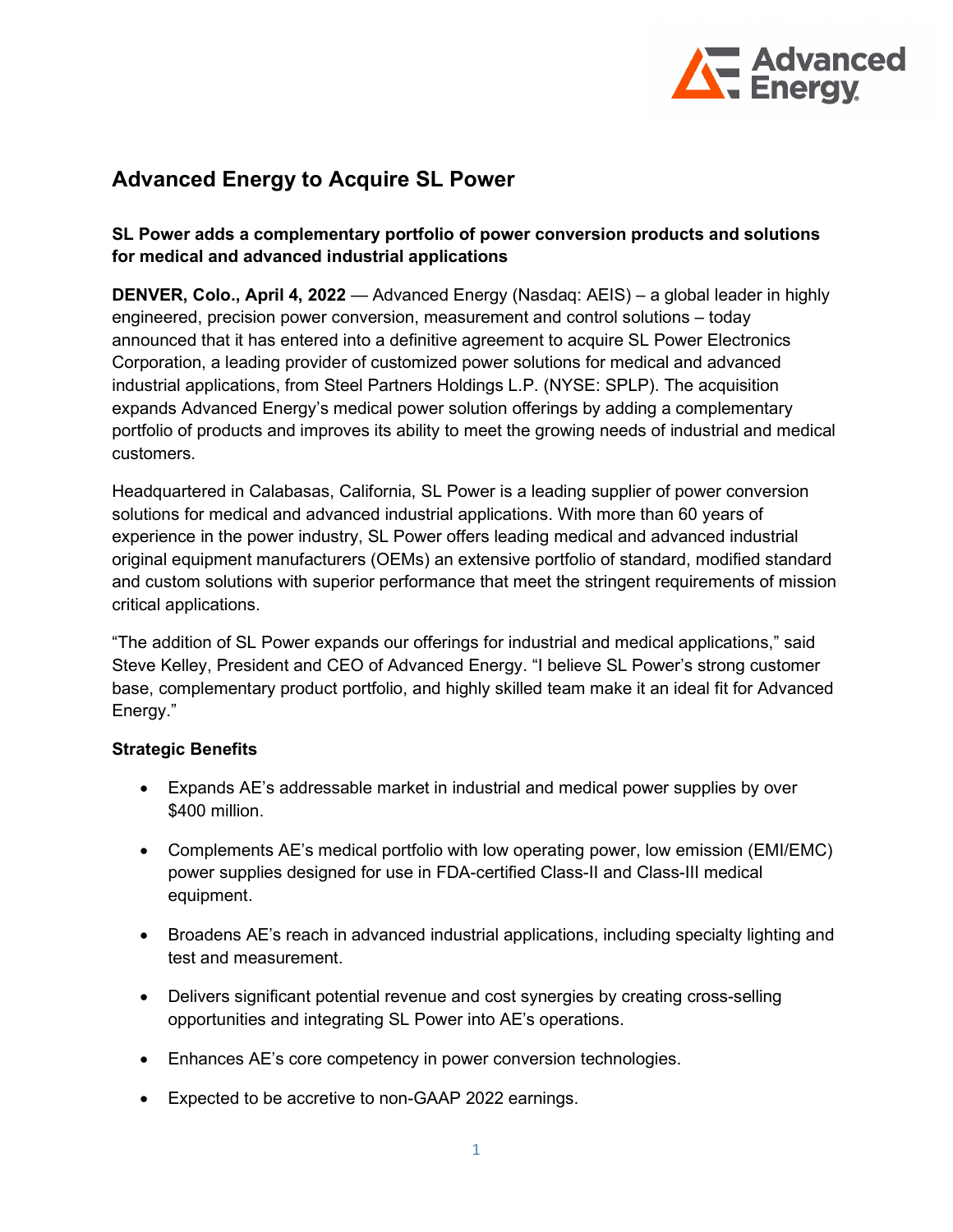## Terms of the Definitive Agreement

Pursuant to the terms of the Stock Purchase Agreement, AE will pay a base purchase price of \$144.5 million, on a cash-free, debt-free basis and subject to a customary adjustment for working capital as of the closing. Advanced Energy expects to finance the transaction with currently available cash.

For its fiscal year ending December 2021, SL Power generated \$66.0 million in revenue.

The transaction has been approved by the Board of Directors of Advanced Energy. The transaction is expected to close during the second quarter of 2022 and is subject to customary closing conditions. Advanced Energy is advised in the transaction by Evercore as exclusive financial advisor and Foley & Lardner LLP as legal counsel.

## About Advanced Energy

Advanced Energy (Nasdaq: AEIS) is a global leader in the design and manufacturing of highly engineered, precision power conversion, measurement and control solutions for mission-critical applications and processes. AE's power solutions enable customer innovation in complex applications for a wide range of industries including semiconductor equipment, industrial, manufacturing, telecommunications, data center computing and healthcare. With engineering know-how and responsive service and support around the globe, the company builds collaborative partnerships to meet technology advances, propel growth for its customers and innovate the future of power. Advanced Energy has devoted four decades to perfecting power for its global customers and is headquartered in Denver, Colorado, USA. For more information, visit www.advancedenergy.com.

Advanced Energy | Precision. Power. Performance.

## For more information, contact:

Edwin Mok Advanced Energy Industries, Inc. (970) 407-6555 ir@aei.com

## Non-GAAP Measures

Advanced Energy's non-GAAP measures exclude the impact of non-cash related charges such as stock-based compensation and amortization of intangible assets, as well as discontinued operations, and non-recurring items such as acquisition-related costs and restructuring expenses. Beginning in the second quarter of 2020, Advanced Energy's non-GAAP measures exclude non-cash unrealized foreign currency gains or losses that result from remeasurement to functional currency long-term obligations related to pension and operating lease liabilities as the remeasurement does not represent current economic exposure and is unrelated to our overall operating performance. These long-term obligations were acquired in connection with the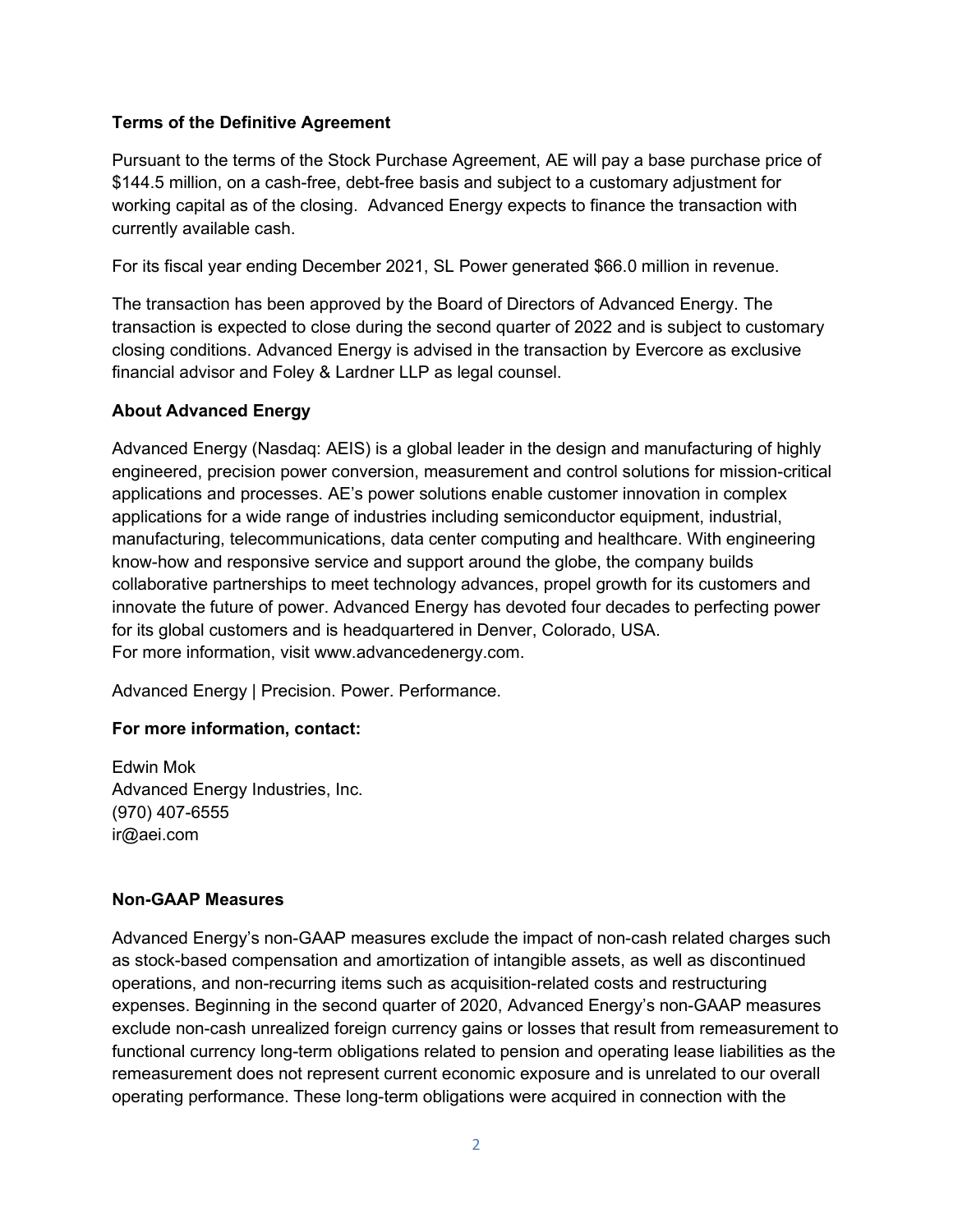Artesyn acquisition and the company previously used derivatives to hedge the exposure; however, the company has determined it will no longer hedge these non-economic exposures. The tax effect of our non-GAAP adjustments represents the anticipated annual tax rate applied to each non-GAAP adjustment after consideration of their respective book and tax treatments.

The non-GAAP measures included in this release are not in accordance with, or an alternative for, similar measures calculated under generally accepted accounting principles and may be different from non-GAAP measures used by other companies. In addition, these non-GAAP measures are not based on any comprehensive set of accounting rules or principles. Advanced Energy believes that these non-GAAP measures provide useful information to management and investors to evaluate business performance without the impacts of certain non-cash charges, non-economic foreign currency remeasurements, and other cash charges which are not part of the company's usual operations. The company uses these non-GAAP measures to assess performance against business objectives, make business decisions, develop budgets, forecast future periods, assess trends, and evaluate financial impacts of various scenarios. In addition, management's incentive plans include these non-GAAP measures as criteria for achievements. Additionally, the company believes that these non-GAAP measures, in combination with its financial results calculated in accordance with GAAP, provide investors with additional perspective. While some of the excluded items may be incurred and reflected in the company's GAAP financial results in the foreseeable future, the company believes that the items excluded from certain non-GAAP measures do not accurately reflect the underlying performance of its continuing operations for the period in which they are incurred. The use of non-GAAP measures has limitations in that such measures do not reflect all of the amounts associated with the company's results of operations as determined in accordance with GAAP, and these measures should only be used to evaluate the company's results of operations in conjunction with the corresponding GAAP measures.

## Forward-Looking Statements

Statements in this press release regarding the proposed transaction among Advanced Energy, SL Power Electronics and Steel Partners Holdings L.P., the expected timetable for completing the transaction, future financial and operating results, benefits and synergies of the transaction, and any other statements about Advanced Energy's future expectations, beliefs, goals, plans, aspirations or prospects constitute forward-looking statements within the meaning of the Private Securities Litigation Reform Act of 1995. Any statements that are not statements of historical fact (including statements containing the words "will," "projects," "intends," "believes," "plans," "anticipates," "expects," "estimates," "forecasts," "continues" and similar expressions) should also be considered to be forward-looking statements. There are a number of important factors that could cause actual results or events to differ materially from those indicated by such forward-looking statements, including: (1) the ability to consummate the transaction; (2) risks that the conditions to the closing of the transaction are not satisfied; (3) litigation relating to the transaction; (4) the ability of Advanced Energy to successfully integrate SL Power Electronics' operations and employees; (5) unexpected costs, charges or expenses resulting from the transaction; (6) risks that the proposed transaction disrupts the current plans and operations of Advanced Energy and SL Power Electronics; (7) the ability to realize the projected revenue,